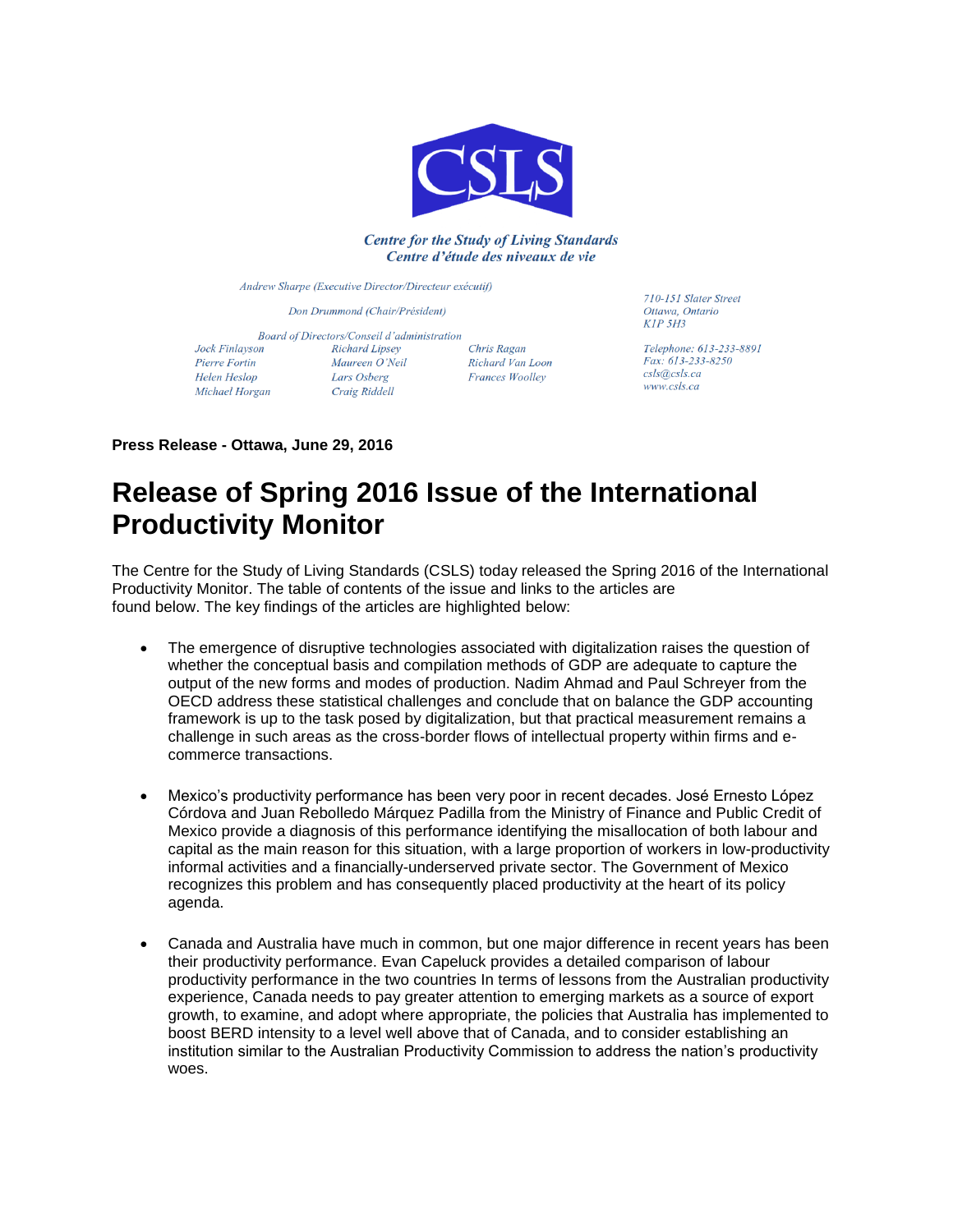- Productivity growth varies greatly across sectors, with agriculture traditionally having enjoyed particularly impressive growth rates. Eldon Ball, Richard Nehring, and Sun Ling Wang from the U.S. Department of Agriculture confirm this finding for the United States through a comprehensive analysis of the sources of growth in agriculture in that country. They estimate that total factor productivity grew at a 1.47 per cent average annual rate from 1948 to 2013, accounting for 97 per cent of output growth of 1.52 per cent.
- Economists increasingly recognize the insights that firm-level data can bring to productivity analysis. James Uguccioni uses company data to compare the productivity performance of Canadian National (CN) and Canadian Pacific (CP). From 1986 to 2009 output per worker advanced at a very robust 6.5 per cent average annual rate at CN and 4.8 per cent at CP. The higher growth at CN meant that its labour productivity level rose from 78 per cent of that of CP in 1986 to 113 per cent in 2009. Uguccioni attributes CN's stronger productivity performance to the elimination of operating inefficiencies.

# *International Productivity Monitor*

**Number 30, Spring 2016**

[Masthead](http://www.csls.ca/ipm/30/masthead.pdf)

[Table of Contents](http://www.csls.ca/ipm/30/toc.pdf)

[Editor's Overview](http://www.csls.ca/ipm/30/editorsoverview.pdf)

**Nadim Ahmad and Paul Schreyer** [Are GDP and Productivity Measures Up to the Challenges of the Digital Economy?](http://www.csls.ca/ipm/30/ahmadandschreyer.pdf)

**José Ernesto López Córdova and Juan Rebolledo Márquez Padilla** [Productivity in Mexico: Trends, Drivers, and Institutional Framework](http://www.csls.ca/ipm/30/cordovaandpadilla.pdf)

**Evan Capeluck**

[A Comparison of Productivity Developments in Canada and Australia: Lessons for Canada](http://www.csls.ca/ipm/30/capeluck.pdf)

**V. Eldon Ball, Richard Nehring and Sun Ling Wang**

[Productivity Growth in U.S. Agriculture: 1948-2013](http://www.csls.ca/ipm/30/ballnehringandwang.pdf)

#### **James Uguccioni**

[Estimating Total Factor Productivity Growth: Canadian Freight Railways, 1986 to 2009](http://www.csls.ca/ipm/30/uguccioni.pdf)

#### **Andrew Sharpe**

[Productivity to the Rescue: Review Article on the McKinsey Global Institute Report](http://www.csls.ca/ipm/30/sharpe.pdf) *Global Growth: Can [Productivity Save the Day in an Aging World?](http://www.csls.ca/ipm/30/sharpe.pdf)*

#### **Jonathan Haskel**

[Do Poor Countries Catch Up to Rich Countries? Review Article on](http://www.csls.ca/ipm/30/haskel.pdf) *Productivity Convergence: Theory and*